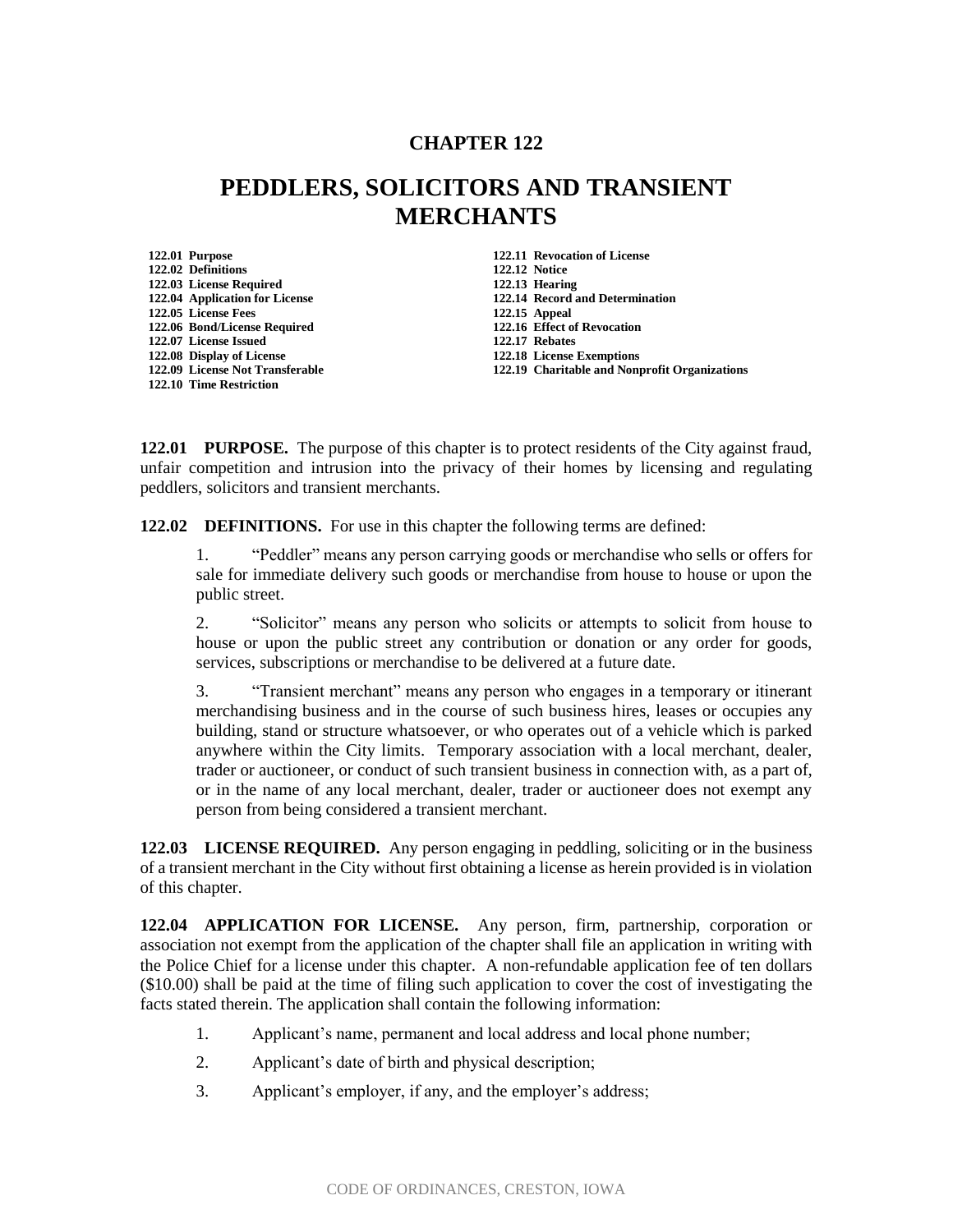4. A place for the applicant to indicate whether or not the applicant has an Iowa retailer's sales tax permit and, if so, the applicant's sales tax permit number;

- 5. Applicant's motor vehicle description;
- 6. The nature of the applicant's business;
- 7. Last three places of such business; and
- 8. Length of time to be covered by the license.

Applicants must also furnish photo identification and criminal history data from the Department of Criminal Investigation updated within one year from license/permit request.

*(Ord. 10-115 – Aug. 09 Supp.)*

**122.05 LICENSE FEES.** The following license fees shall be paid to the Police Chief prior to the issuance of any license.

|    |                                | $(Ord. 10-115 - Aug. 09 Supp.)$ |
|----|--------------------------------|---------------------------------|
| 3. | One year or major part thereof | \$1,000.00                      |
| 4. | Six months                     | \$500.00                        |
| 3. | One week                       | 150.00<br>S.                    |
| 2. | One day license                | 50.00                           |
| 1. | Non-refundable application fee | 10.00                           |

## **122.06 BOND/LICENSE REQUIRED.**

1. Transient Merchants. Before a license under this chapter is issued to a transient merchant, an applicant shall provide to the Police Chief evidence that the applicant has filed a bond with the Secretary of State in accordance with Chapter 9C of the Code of Iowa.

2. Peddlers. Before a license under this chapter is issued to a peddler who is engaged in selling food items as a mobile food unit, an applicant shall provide to the Police Chief evidence that the applicant possesses a State of Iowa Mobile Food License as required by Section 137F.4 of the Code of Iowa.

*(Ord. 10-115 – Aug. 09 Supp.)*

**122.07 LICENSE ISSUED.** If the Police Chief finds the application is completed in conformance with the requirements of this chapter, the facts stated therein are found to be correct and the license fee paid, a license shall be issued immediately. Upon issuance of license, the Police Chief shall provide a copy to the City Clerk and Chamber of Commerce.

*(Ord. 10-115 – Aug. 09 Supp.)*

**122.08 DISPLAY OF LICENSE.** Each solicitor or peddler shall keep such license in possession at all times while doing business in the City and shall, upon the request of prospective customers, exhibit the license as evidence of compliance with all requirements of this chapter. Each transient merchant shall display publicly such merchant's license in the merchant's place of business.

**122.09 LICENSE NOT TRANSFERABLE.** Licenses issued under the provisions of this chapter are not transferable in any situation and are to be applicable only to the person filing the application.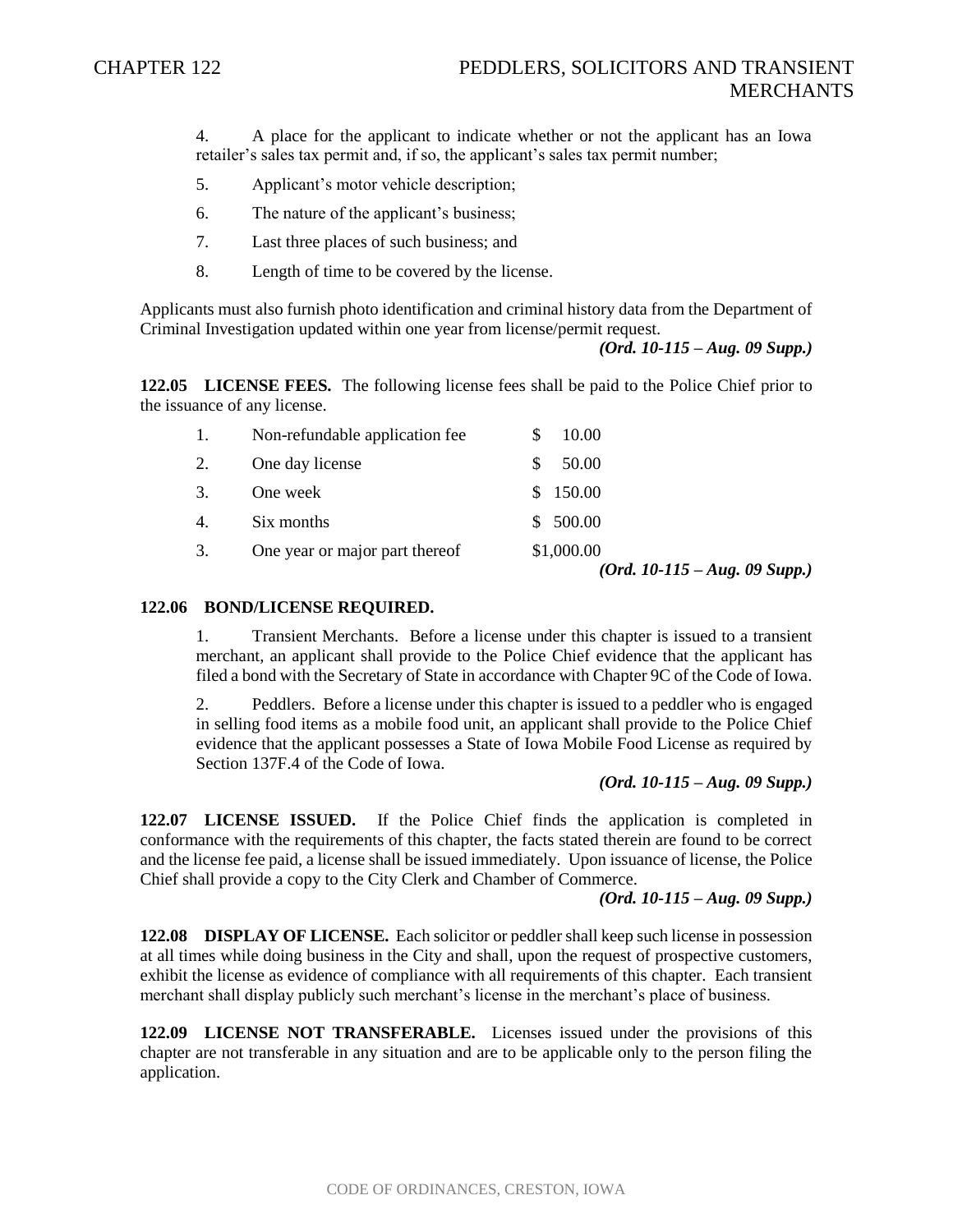**122.10 TIME RESTRICTION.** All peddler's and solicitor's licenses shall provide that said licenses are in force and effect only between sunrise and sunset.

**122.11 REVOCATION OF LICENSE.** After notice and hearing, the Police Chief may revoke any license issued under this chapter for the following reasons:

1. Fraudulent Statements. The licensee has made fraudulent statements in the application for the license or in the conduct of the business.

2. Violation of Law. The licensee has violated this chapter or has otherwise conducted the business in an unlawful manner.

3. Endangered Public Welfare, Health or Safety. The licensee has conducted the business in such manner as to endanger the public welfare, safety, order or morals.

*(Ord. 10-115 – Aug. 09 Supp.)*

**122.12 NOTICE.** The Police Chief shall send a notice to the licensee at the licensee's local address or hand deliver the notice, not less than ten (10) days before the date set for a hearing on the possible revocation of a license. Such notice shall contain particulars of the complaints against the licensee, the ordinance provisions or State statutes allegedly violated, and the date, time and place for hearing on the matter. *(Ord. 10-115 – Aug. 09 Supp.)*

**122.13 HEARING.** The Police Chief shall conduct a hearing at which both the licensee and any complainants shall be present to determine the truth of the facts alleged in the complaint and notice. Should the licensee, or authorized representative, fail to appear without good cause, the Police Chief may proceed to a determination of the complaint.

*(Ord. 10-115 – Aug. 09 Supp.)*

**122.14 RECORD AND DETERMINATION.** The Police Chief shall make and record findings of fact and conclusions of law, and shall revoke a license only when upon review of the entire record the Police Chief finds clear and convincing evidence of substantial violation of this chapter or State law. *(Ord. 10-115 – Aug. 09 Supp.)*

**122.15 APPEAL.** If the Police Chief revokes or refuses to issue a license, the Police Chief shall make a part of the record the reasons therefor. The licensee, or the applicant, shall have a right to a hearing before the Council at its next regular meeting. The Council may reverse, modify or affirm the decision of the Police Chief by a majority vote of the Council members present and the Police Chief shall carry out the decision of the Council.

*(Ord. 10-115 – Aug. 09 Supp.)*

**122.16 EFFECT OF REVOCATION.** Revocation of any license shall bar the licensee from being eligible for any license under this chapter for a period of one year from the date of the revocation.

**122.17 REBATES.** Any licensee, except in the case of a revoked license, shall be entitled to a rebate of part of the fee paid if the license is surrendered before it expires. The amount of the rebate shall be determined by dividing the total license fee by the number of days for which the license was issued and then multiplying the result by the number of full days not expired. In all cases, at least one-half (½) of the original fee shall be retained by the City to cover administrative costs.